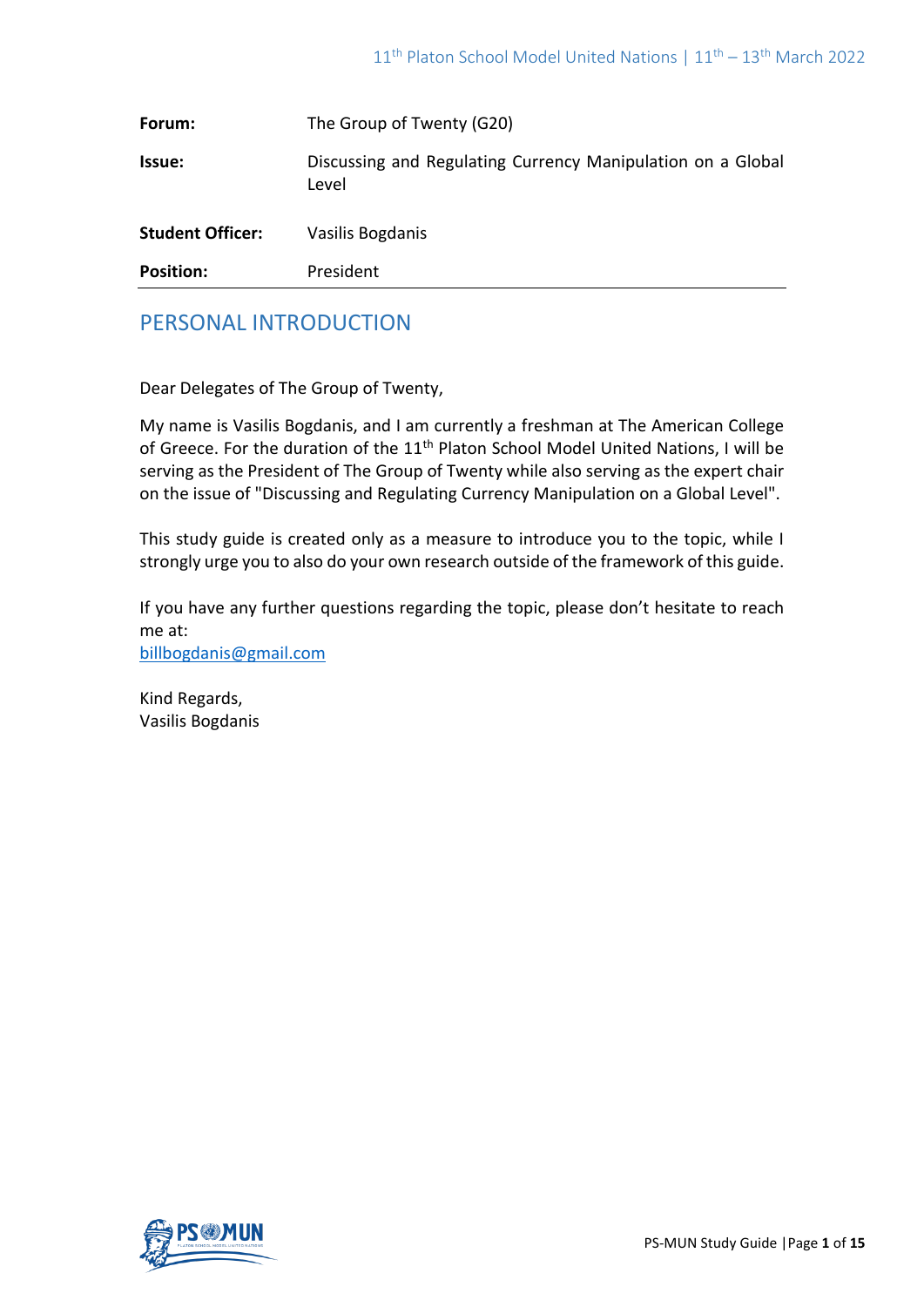# TOPIC INTRODUCTION

Currency manipulation is a topic that is hotly debated in the economic sector and throughout the world today. Currency manipulation, also known as currency intervention, occurs when a central bank or government buys or sells its own currency in exchange for another currency to influence trade and exchange rates; Countries participate in currency manipulation in order to weaken their currency's purchasing power. That enables them to keep the prices of the products that they are exporting low in order to keep the interest in the high.

The value of a currency today is determined by the Law of Supply and Demand. This theory does not only apply to different goods, but to currencies as well. Thus, if the demand for the US Dollar starts rising, while demand for the Euro starts failing, with the supply of both currencies staying at the same levels, the US Dollar will see a rise in its price while the Euro will be depreciating in value. To add to that, by artificially keeping the price of your own currency low, a nation is able to import goods at lower prices. Following the Law of Supply and Demand, said product will then see a rise in demand, because it is cheap, and the nation will be able to profit from the sale of it.

It's worth mentioning that strategic currency depreciation doesn't always succeed, and it can even lead to a huge 'currency war' between nations. Competitive devaluation is an instance in which one country responds to the sudden devaluation of another nations' national currency depreciation by devaluing its own currency. In other words, currency depreciation in one country is mirrored by a currency devaluation from another country. If both currencies have fixed-exchange-rate regimes instead of market-determined floating exchange rates, this happens more frequently<sup>1</sup>.

Our goal as a committee is to be able to propose different solutions in order to regulate the issue of currency manipulation.

# DEFINITION OF KEY TERMS

### Inflation

Inflation is the gradual loss of a currency's buying value over time. The increase in the average price level of a basket of selected goods and services in an economy over time may be used to calculate a quantitative estimate of the pace at which buying power

<sup>1</sup> Hayes, Adam. "3 Reasons Why Countries Devalue Their Currency." *Investopedia*, Investopedia, 28 Aug. 2020, [https://www.investopedia.com/articles/investing/090215/3-reasons-why-countries-devalue-their](https://www.investopedia.com/articles/investing/090215/3-reasons-why-countries-devalue-their-currency.asp#:~:text=It%20is%20worth,floating%20exchange%20rates)[currency.asp#:~:text=It%20is%20worth,floating%20exchange%20rates.](https://www.investopedia.com/articles/investing/090215/3-reasons-why-countries-devalue-their-currency.asp#:~:text=It%20is%20worth,floating%20exchange%20rates)

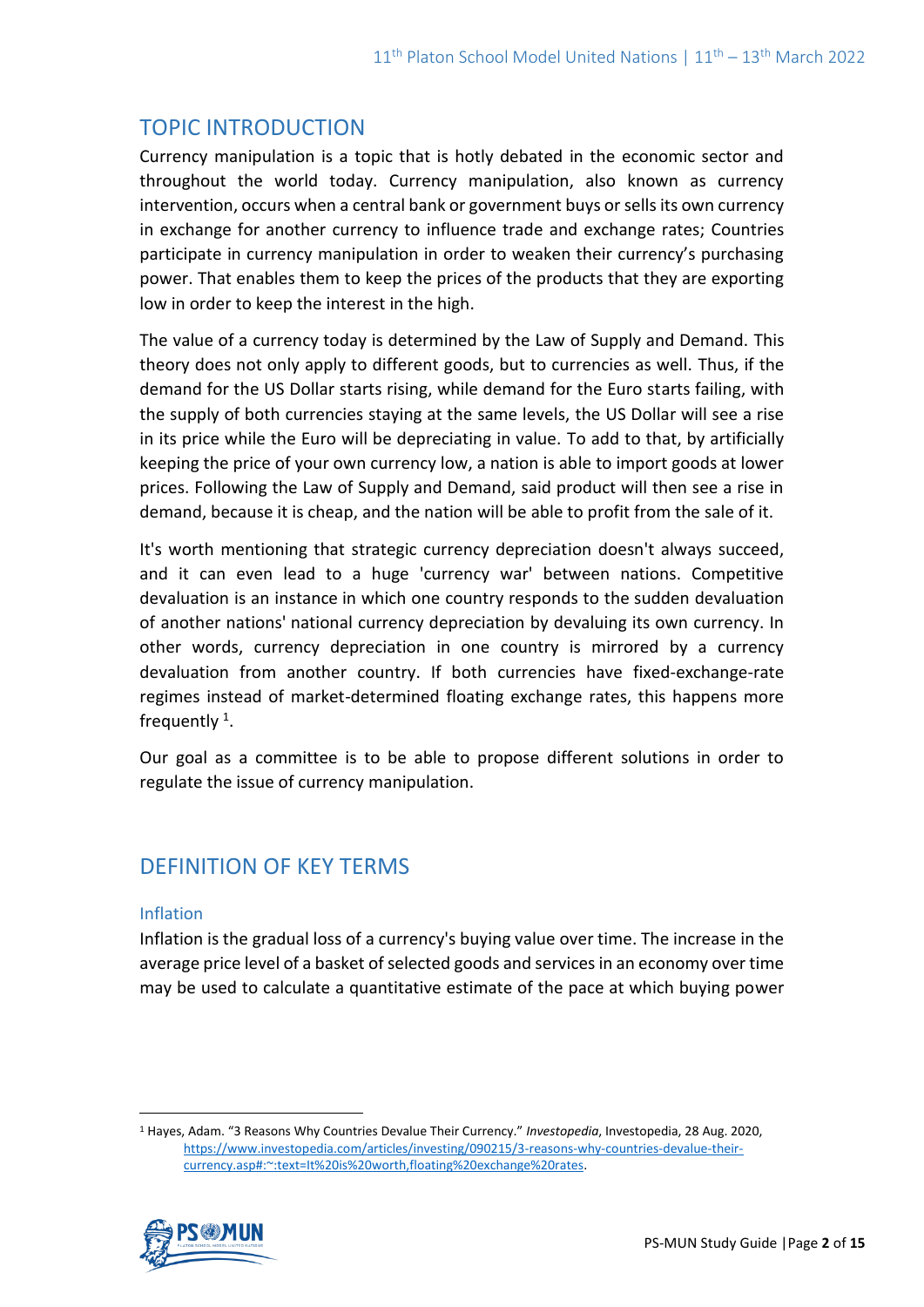declines. A rise in the overall level of prices, which is frequently stated as a percentage, signifies that a unit of money now buys less than it did previously.<sup>2</sup>

### Hyperinflation

Hyperinflation is a phrase used to characterize an economy's fast, excessive, and outof-control price increases.<sup>3</sup>

# Currency Manipulation

A monetary policy operation in which a government or central bank buys or sells foreign currency in exchange for its own domestic currency, usually to influence the exchange rate and trade policy.

# Floating exchange rates

A floating exchange rate, also known as a fluctuating exchange rate, is one in which the value of a currency is permitted to vary in accordance with the foreign exchange market. Floating currency is a currency that utilizes a floating exchange rate. A floating currency, such as the dollar, is an example.<sup>4</sup>

# Fixed exchange-rate regimes

A fixed exchange rate system, also known as a pegged exchange rate system, is a currency system in which governments attempt to keep the value of their currency constant in relation to a certain currency or item. A country's government determines the value of its currency in terms of a predetermined weight of an asset, another currency, or a basket of other currencies under a fixed-exchange-rate system. A country's central bank is always committed to buying and selling its currency at a predetermined price.<sup>5</sup>

### Trade deficit

The amount by which the goods imported by a country exceeds the value of its exports<sup>6</sup>

6 Oxford Languages



<sup>2</sup> Fernando, Jason. "What Is Inflation?" Investopedia, Investopedia, 18 Dec. 2021, [https://www.investopedia.com/terms/i/inflation.asp.](https://www.investopedia.com/terms/i/inflation.asp)

<sup>3</sup> Kenton, Will. "What Causes Hyperinflation." Investopedia, Investopedia, 30 Dec. 2021, <https://www.investopedia.com/terms/h/hyperinflation.asp>

<sup>4</sup> Boundless. "Boundless Economics." Lumen, [https://courses.lumenlearning.com/boundless](https://courses.lumenlearning.com/boundless-economics/chapter/exchangerates/#:~:text=A%20floating%20exchange%20rate%2C%20or,example%20of%20a%20floating%20currency)[economics/chapter/exchangerates/#:~:text=A%20floating%20exchange%20rate%2C%20or,example%20o](https://courses.lumenlearning.com/boundless-economics/chapter/exchangerates/#:~:text=A%20floating%20exchange%20rate%2C%20or,example%20of%20a%20floating%20currency) [f%20a%20floating%20currency.](https://courses.lumenlearning.com/boundless-economics/chapter/exchangerates/#:~:text=A%20floating%20exchange%20rate%2C%20or,example%20of%20a%20floating%20currency)

<sup>5</sup> Boundless. "Boundless Economics." Lumen, [https://courses.lumenlearning.com/boundless](https://courses.lumenlearning.com/boundless-economics/chapter/exchangerates/#:~:text=A%20floating%20exchange%20rate%2C%20or,example%20of%20a%20floating%20currency)[economics/chapter/exchangerates/#:~:text=A%20floating%20exchange%20rate%2C%20or,example%20o](https://courses.lumenlearning.com/boundless-economics/chapter/exchangerates/#:~:text=A%20floating%20exchange%20rate%2C%20or,example%20of%20a%20floating%20currency) [f%20a%20floating%20currency.](https://courses.lumenlearning.com/boundless-economics/chapter/exchangerates/#:~:text=A%20floating%20exchange%20rate%2C%20or,example%20of%20a%20floating%20currency)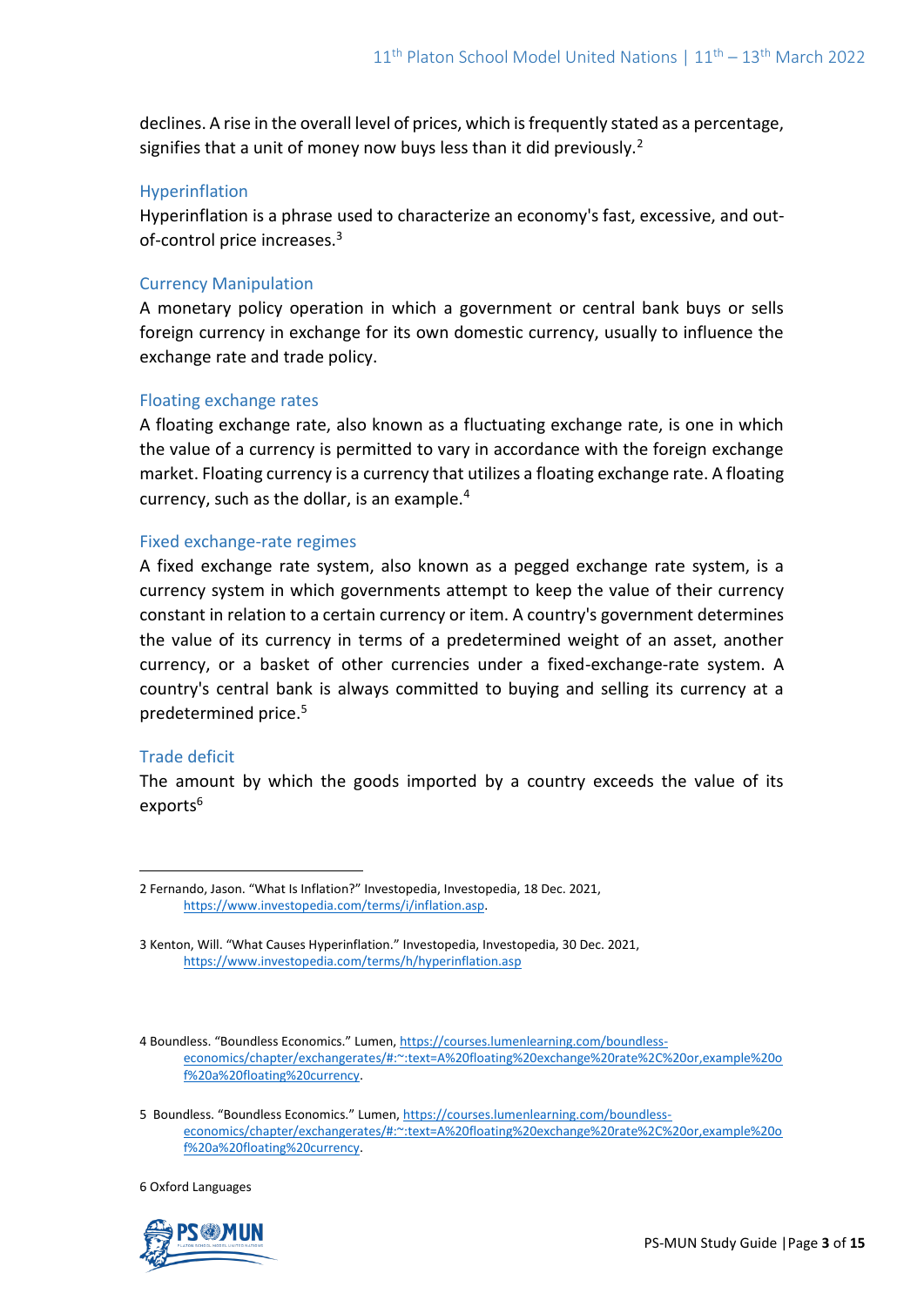### **Stagflation**

An economic situation that is the result of slow economic growth, high unemployment rates, and rising prices.

### The Law of Supply and Demand

The law of supply and demand is a theory that explains the interaction between the sellers of a resource and the buyers for that resource. The theory defines the relationship between the price of a given good or product and the willingness of people to either buy or sell it. Generally, as price increases, people are willing to supply more and demand less and vice versa when the price falls.

# BACKGROUND INFORMATION

# How does currency manipulation work on a global scale?

The most important thing in regulating currency manipulation, is understanding why it happens. To begin with, currency manipulation is an action taken by foreign governments to artificially control the price of different currencies. For example, country A would like to raise the price of the national currency of Country B so that people would choose to import the products of country A. In order to achieve that country A would invest in the economy of Country B so they can artificially strengthen it and drive the price of the national currency of Country B up. This would result in the same product costing more to import from Country B than Country A. This is the simplified way in which countries manipulate each other's currencies.

### The importance of regulating currency manipulation

Obviously having this constant "war" between nations would result in the destruction of the global economy. When manipulating a currency, the results of it do not only affect the currency's price, things are much more complicated. Firstly, when such an instance occurs, it leads to lower economic growth for the country being manipulated. That happens because exports for said country are now becoming gradually more expensive. Following that a country's imports start to overtake the exports, and creating a trade deficit. If the trade deficit is sustained for a long period of time, a nation could start going into debt. After some time has passed this debt accompanied by the trade deficit faced by the nation, will drive domestic investors to foreign markets for more favorable opportunities. And as people turn to foreign markets, jobs will start being cut and the domino effect continues. As one can see currency manipulation is not a simple matter and affects a nation at a plethora of different levels. Thus, the importance of regulating it.

### Causes of currency manipulation

Currency manipulation usually occurs due to a plethora of reasons that can be brought down to 3 main ones.

### Controlling inflation

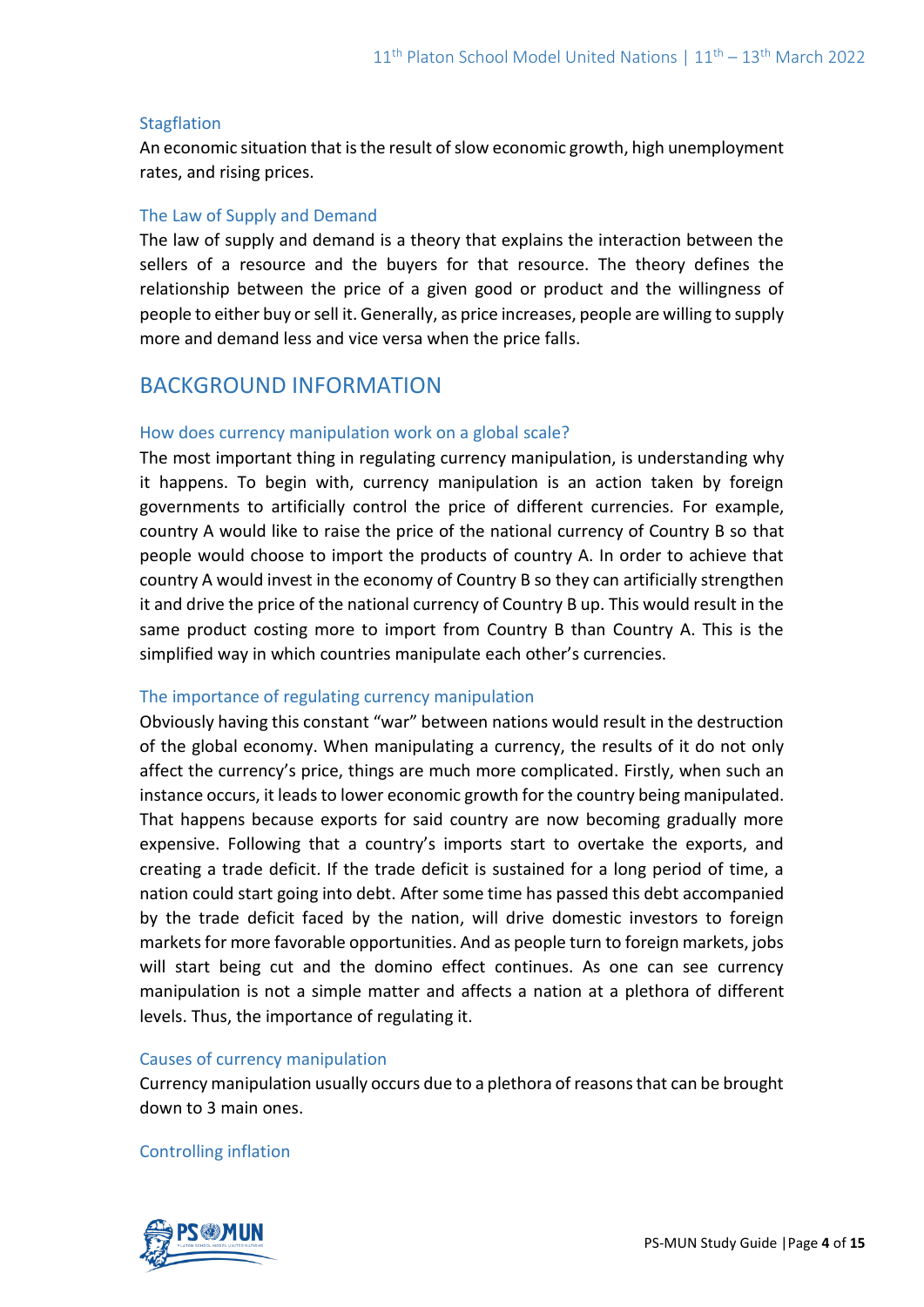When devaluating a currency, which is a type of currency manipulation, a significant issue is caused. The prices of imported goods start to climb, thus the demand for domestic products also rises. The issue here is the fact that, when this happens inflation, on domestic products, skyrockets. If this occurs, the government may be forced to boost interest rates in order to keep inflation under control, but at the expense of slower economic development.<sup>7</sup>

Currency manipulation is thought to be a good solution for nation struggling with inflation. To put that into perspective, we can use the example of the Swiss Franc in 2008. During 2008 the Franc saw an appreciation in its value causing stagflation, as Switzerland was still recovering from the effects of the US economic crisis. To prevent the further appreciation of the Franc, the Swiss National Bank (SNB), decided to exchange its currency for Euros and US Dollars, and it worked temporarily as history repeated itself in 2009. In 2009 the SNB decided to exchange Francs for Euros and Dollars, and has since stabilized the inflation rates.

### International competitiveness

In order for nations to be able to maintain their competitive status in the global markets, they have to keep the cost of goods and services coming from their nations low. Furthermore, in order to determine the competitiveness of a nation, one should also take into account other factors such as labor productivity. Labor productivity is the reason behind, goods created in certain nations are cheaper than the same or similar ones from other nations.

Moreover, if a nation is able to retain a lower inflation rate than its competitors, it is able to grow a lot faster and create more lucrative deals for investors looking to expand in that nation.

### Financial stability

Lastly a nation may manipulate its own currency in order to achieve and sustain financial stability. Financial stability, according to the majority of definitions, is defined as the absence of system-wide instances in which the financial system fails to operate (crises). It's also about the financial systems' ability to withstand stress. A stable financial system is able to efficiently allocate resources, assessing and managing financial risks, maintain employment levels close to the natural rate of the economy, and preventing relative price movements of real or financial assets from affecting monetary stability or employment levels. In times of financial instability, the genuine importance of financial stability is best demonstrated. Banks are hesitant to finance profitable ventures during these times, asset prices diverge

<sup>7</sup> "Currency Devaluation and Revaluation." Currency Devaluation and Revaluation - FEDERAL RESERVE BANK of NEW YORK, [https://www.newyorkfed.org/aboutthefed/fedpoint/fed38.html.](https://www.newyorkfed.org/aboutthefed/fedpoint/fed38.html)

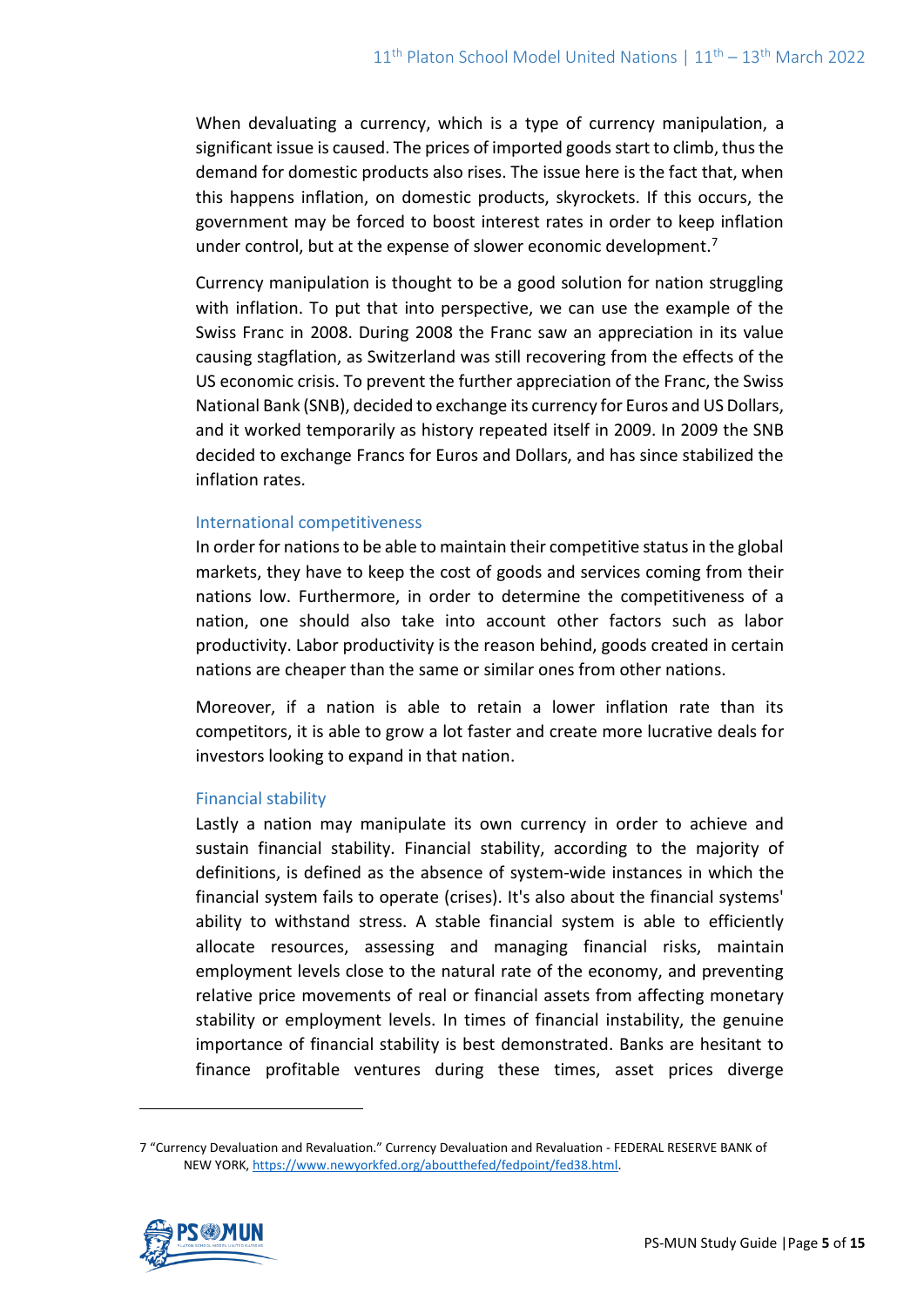significantly from their actual values, and payments may be late. Bank runs, hyperinflation, and stock market crashes may all result from major upheaval. It has the potential to seriously undermine public trust in the financial and economic systems. <sup>8</sup>

### Identifying currency manipulation

As there is no set legal framework on how countries trade their own currencies, spotting currency manipulation, can at times prove a really hard task. To add to that, there is no set way for spotting currency manipulation. One of the methods used today is to look at the imports and the exports of a nation over a large amount of time (i.e. 6 months or 1 year), and see if the exports outweigh the imports and by how much. The issue here is that this by itself is not a very accurate measure, usually takes up a lot of time, and might not prove anything by the end of the investigation. Furthermore, there is also the issue of quantitative easing. Quantitative easing is a measure taken by central banks, in order to lower the interest rates at a national level. Moreover, its' goals are to increase the borrowing levels and to encourage its' people to spend more. But the end result of this is also the depreciation of the national currency and many consider this measure to be falling under the category of currency manipulation as well.

# The case of El Salvador

El Salvador is the first jurisdiction to adopt the decentralized digital asset in addition to the US dollar as legal tender. After several years of high inflation, which peaked at over 32% in 1986, the Salvadoran colón was replaced by the US Dollar in 2001. Bitcoin, on the other hand, has experienced the opposite issue. Its value has risen in its brief life and remains highly volatile, rather than losing purchasing power due to inflation.

South America has a history of hyperinflation, as evidenced by the fact that banknotes in Venezuela are currently more valuable as novelty objects than as currency. The benefits of a bigger money supply are not available to inhabitants of developing countries. Their spare cash is far too tiny to be invested effectively, and the bulk of them lack the potential to generate interest on their savings. Bitcoin is unique in that it has a limited quantity. Only 21 million bitcoins will ever exist. Bitcoin's value rises in tandem with its demand. Because the money is limited, it helps to reduce global poverty by preventing inflation.<sup>9</sup>

# The relationship between exchange rates and trade

Because there is a perpetual feedback loop between international commerce and the way a country's currency is valued, the link between a country's imports and exports and its exchange rate is intricate. The exchange rate influences the trade surplus or

<sup>9</sup> "How Bitcoin in El Salvador Could Help End Poverty." BORGEN, 10 Dec. 2021, https://www.borgenmagazine.com/bitcoin-in-el-salvador/.



<sup>8</sup> World Bank Group. "Financial Stability." World Bank, World Bank Group, 7 Nov. 2017, [https://www.worldbank.org/en/publication/gfdr/gfdr-2016/background/financial-stability.](https://www.worldbank.org/en/publication/gfdr/gfdr-2016/background/financial-stability)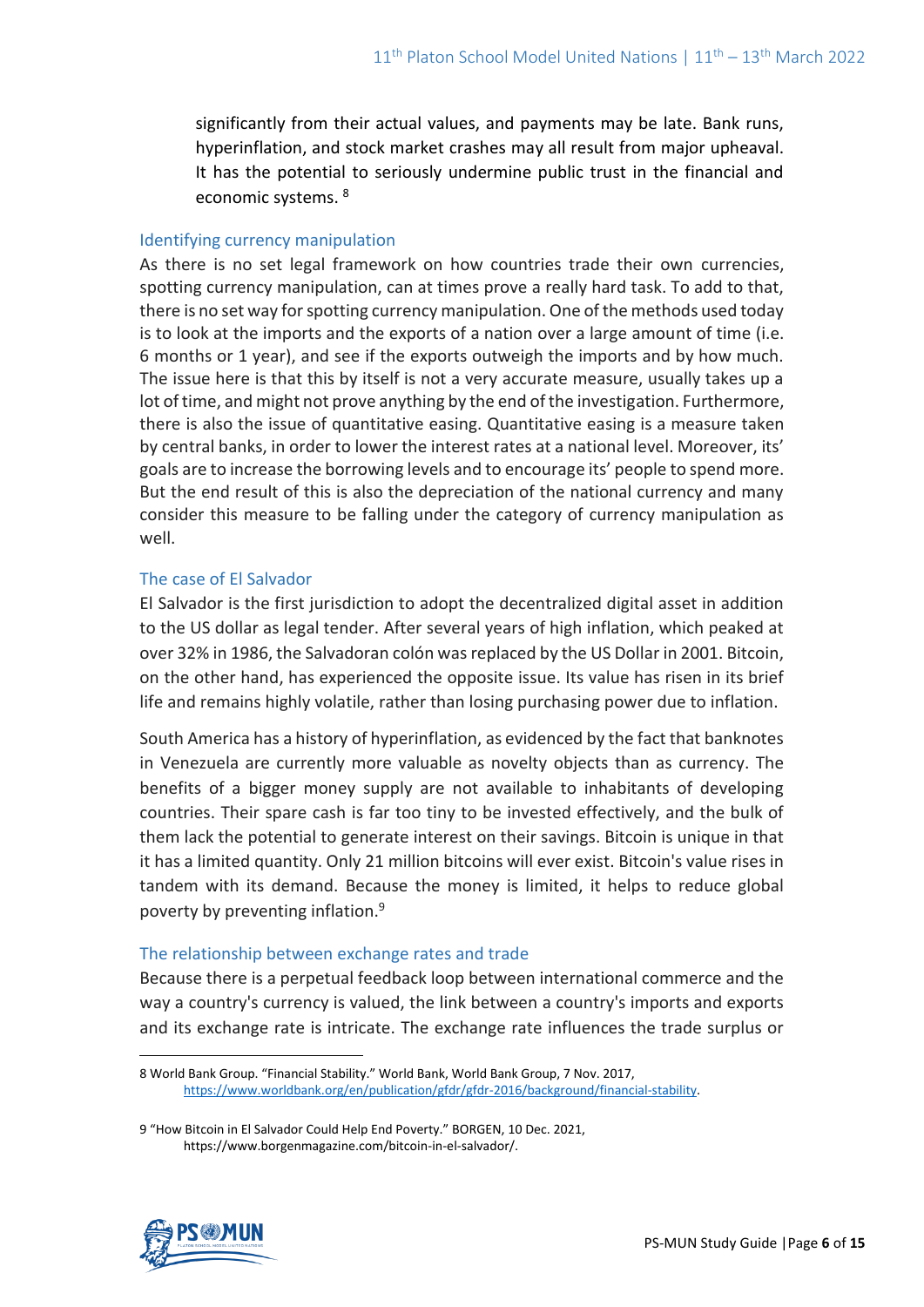deficit, which influences the exchange rate again, and so on. A weaker native currency boosts exports while increasing import costs. A strong native currency, on the other hand, stifles exports while lowering the cost of imports.

Let's look at the example, of a car part in the United States that is priced at 10\$ and will be exported to India. Let's also assume that the exchange rate is 50 rupees for 1 USD. Putting duties and shipping aside, this car part should cost the Indian importer 500 rupees.

In case that the U.S. Dollar strengthens against the Indian Rupee, let's say that the new exchange rate is now 55 rupees for 1 U.S.D. The new price for the car part is 550 rupees, again disregarding the duties and the shipping rates. This may drive the Indian importer to hunt for components from other countries that are less expensive. The US exporter's competitiveness in the Indian market has consequently been harmed by the dollar's 10% increase against the rupee.<sup>10</sup>

### Floating exchange rates

Long-term currency price variations in floating exchange rate regimes reflect relative economic strength and interest rate differentials across countries. Short-term movements in a floating exchange rate currency reflect speculation, rumors, natural calamities, and the currency's daily supply and demand. When supply exceeds demand, the currency falls, and when demand exceeds supply, the currency rises. Even in a floating rate regime, extreme short-term movements can lead to central bank intervention. As a result, while the majority of major global currencies are considered floating, central banks and governments may intervene if the value of a country's currency gets too high or low. A currency that is either too high or too low in value can have a detrimental impact on the economy, impacting commerce and the capacity to pay obligations. The government or central bank will try to put in place policies that will allow its currency to trade at a more advantageous rate.

### Currency appreciation

In a floating rate exchange system, the value of a currency changes often based on supply and demand in the forex market. By increasing or decreasing their holdings, traders and corporations can profit from price changes. Currency appreciation, on the other hand, is not the same as a gain in the value of securities. Currency trading takes place in pairs. As a result, when one currency's value rises in reference to another, the other currency's value rises as well. This is in contrast to a stock whose price increases due to the market's judgment of its inherent worth. Demand and appreciation are

<sup>10</sup> Kramer, Leslie. "How Importing and Exporting Impacts the Economy." Investopedia, Investopedia, 7 Dec. 2021, https://www.investopedia.com/articles/investing/100813/interesting-facts-about-imports-andexports.asp.

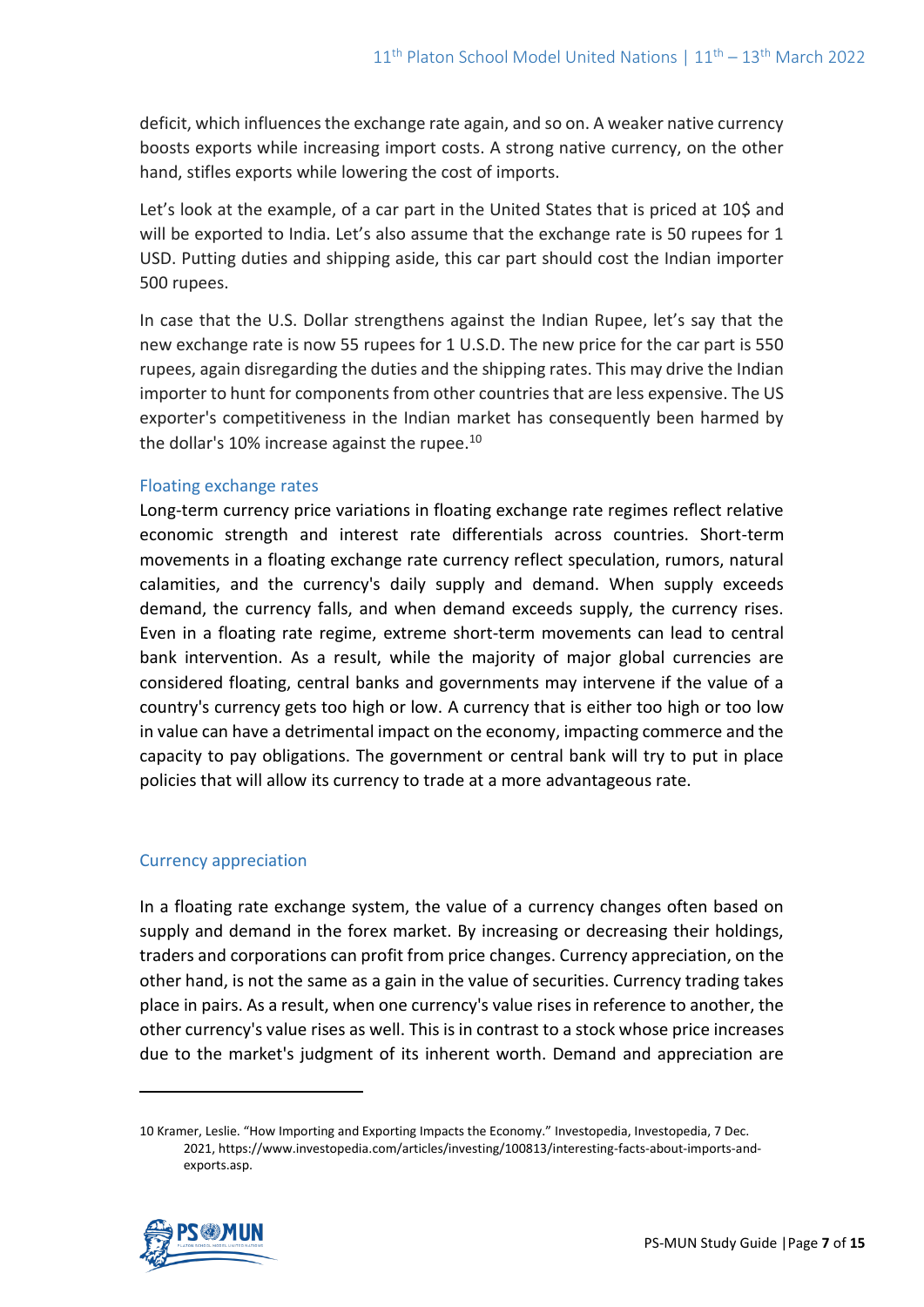inextricably related. When a currency's value grows (or appreciates), so does the demand for it. When a currency depreciates, on the other hand, it loses value in relation to the currency against which it is exchanged. $^{11}$ 

### Effects of Currency Appreciation

### **Rising export cost**

Foreign nations will find American goods more costly if the US currency advances because they will have to pay more in USD in order to import goods. As a result of the increased price, the number of US goods exported is anticipated to decrease. This eventually results in a decrease in gross domestic product (GDP), which is not beneficial for the nation.

# **Cheaper import cost**

Foreign products, or imports, will become cheaper in the United States if the US Dollar becomes more expensive on the international market. This is because the length to which the US Dollar will stretch will increase, allowing you to purchase more imported products. As a result, decreased prices benefit consumers, resulting in lower total inflation.

# Currency depreciation

Depreciating currencies are common in countries with weak economic fundamentals, such as persistent current account deficits and high inflation rates. If done correctly and gradually, currency depreciation enhances a country's export competitiveness and, over time, may reduce its trade imbalance. An abrupt and significant currency devaluation, on the other hand, may frighten foreign investors who worry the currency may fall further, prompting them to withdraw their portfolio assets from the nation. The currency will be further weakened as a result of these activities. One of the most common reasons of currency depreciation is rising inflation. Hundreds of billions of dollars (or any other currency) pursue the most significant yield when interest rates are low. Expected interest rate differentials can trigger currency depreciation. To counteract inflation, central banks will raise interest rates, as too much inflation might lead to currency devaluation.

<sup>11</sup> Chen, James. "Currency Appreciation Definition." Investopedia, Investopedia, 8 Feb. 2022, https://www.investopedia.com/terms/c/currencyappreciation.asp.

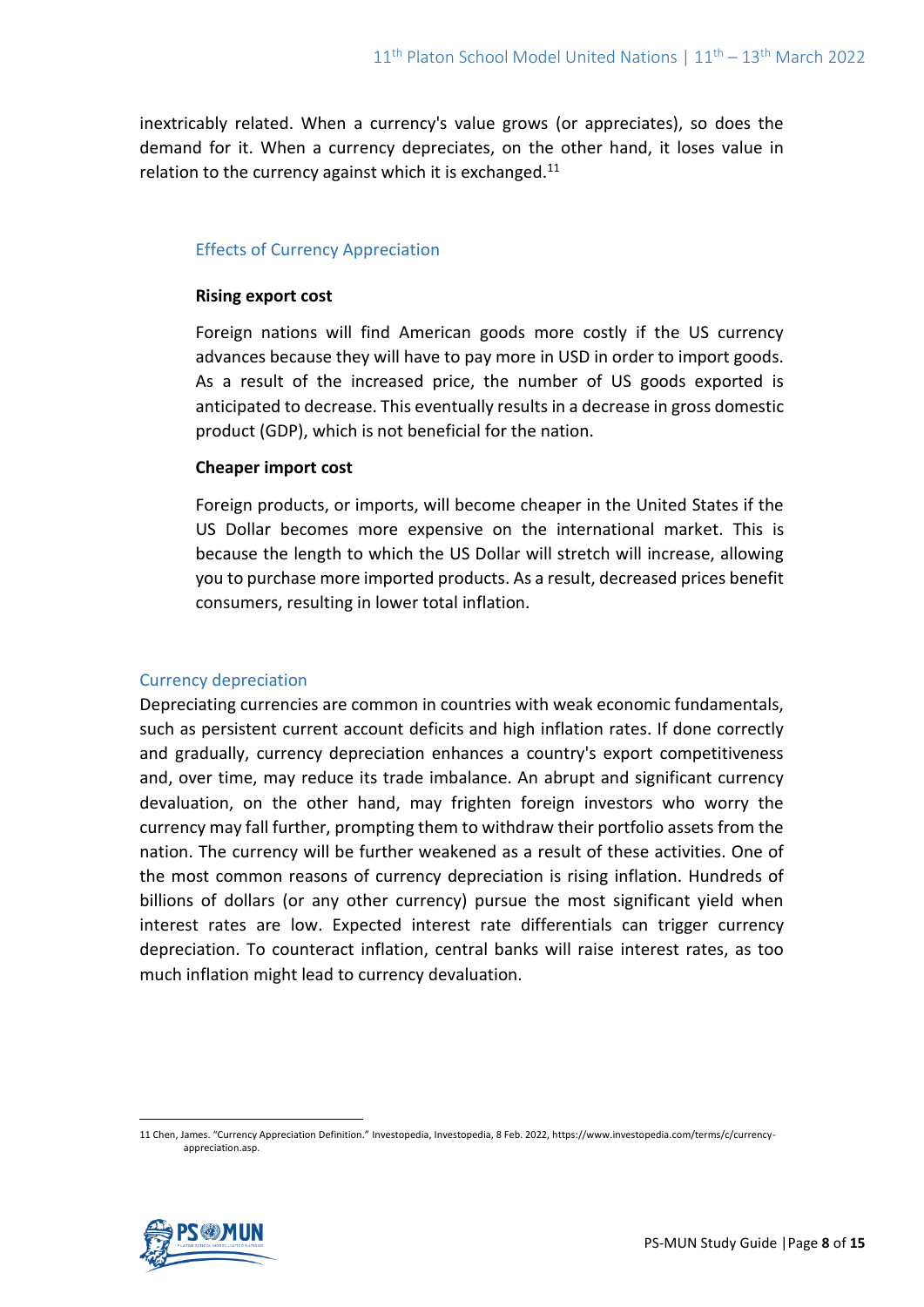Please keep in mind that when talking about floating exchange rates the term used is depreciation of a currency. While on the other hand, in case we are talking about fixed exchange rates, the correct term is devaluation of a currency.<sup>12</sup>

#### Effects of currency depreciation

#### **Lower export cost**

In the case of currency depreciation, foreign nations will find American goods cheaper if the US currency falls because they will have to pay less in USD in order to import goods. As a result of the decreased price, the number of US goods exported is anticipated to increase. This eventually results in an increase in gross domestic product (GDP), which is beneficial for the nation.

#### **Higher import cost**

Foreign products, or imports, will become more expensive in the United States if the US Dollar becomes less expensive on the international market. This is because the length to which the US Dollar will stretch will decrease, allowing you to purchase less imported products. As a result, increased prices benefit consumers, resulting in higher total inflation.

# MAJOR COUNTRIES AND ORGANIZATIONS INVOLVED

### China

China, being the world's largest exporter, is heavily involved in this issue. China is the country most frequently accused of manipulating currency to entice countries to buy its commodities over the ones produced by other nations. Currency manipulation is said to be the reason China is the world's largest exporter, because importing products from China is so affordable. However, the International Monetary Fund (IMF)<sup>13</sup> added the Chinese Yuan to its Special Drawing Right (SDR), which serves as the IMF's international currency reserve, in 2015. The IMF's decision to include the Yuan indicates that it believes this currency is stable and dependable. Because it has a direct influence on international reserves, it will be examined more closely, and

13 News, IMF. "IMF Adds Chinese Renminbi to Special Drawing Rights Basket." IMF, 30 Sept. 2016, [https://www.imf.org/en/News/Articles/2016/09/29/AM16-NA093016IMF-Adds-Chinese-Renminbi-to-](https://www.imf.org/en/News/Articles/2016/09/29/AM16-NA093016IMF-Adds-Chinese-Renminbi-to-Special-Drawing-Rights-Basket#:~:text=Effective%20October%201%2C%20the%20IMF,Special%20Drawing%20Right%2C%20or%20SDR)[Special-Drawing-Rights-](https://www.imf.org/en/News/Articles/2016/09/29/AM16-NA093016IMF-Adds-Chinese-Renminbi-to-Special-Drawing-Rights-Basket#:~:text=Effective%20October%201%2C%20the%20IMF,Special%20Drawing%20Right%2C%20or%20SDR)[Basket#:~:text=Effective%20October%201%2C%20the%20IMF,Special%20Drawing%20Right%2C%20or%2](https://www.imf.org/en/News/Articles/2016/09/29/AM16-NA093016IMF-Adds-Chinese-Renminbi-to-Special-Drawing-Rights-Basket#:~:text=Effective%20October%201%2C%20the%20IMF,Special%20Drawing%20Right%2C%20or%20SDR) [0SDR.](https://www.imf.org/en/News/Articles/2016/09/29/AM16-NA093016IMF-Adds-Chinese-Renminbi-to-Special-Drawing-Rights-Basket#:~:text=Effective%20October%201%2C%20the%20IMF,Special%20Drawing%20Right%2C%20or%20SDR)



<sup>12</sup> Smith, Tim. "What Is Currency Depreciation?" Investopedia, Investopedia, 8 Feb. 2022, https://www.investopedia.com/terms/c/currencydepreciation.asp.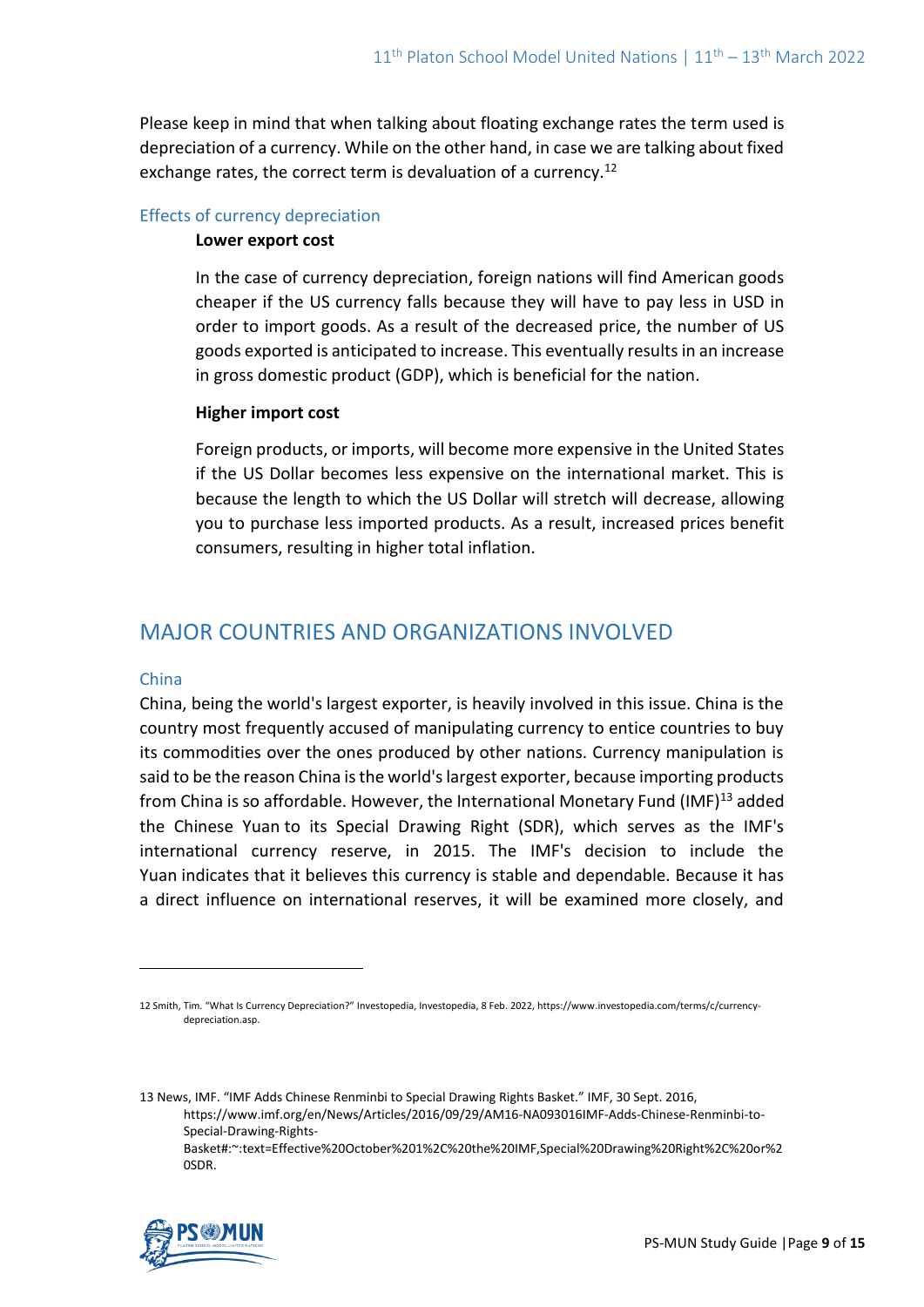

governments will not be as tolerant with any type of currency manipulation as they have been with China.

#### United States of America

The United States are interested in this issue since it is the country that has accused others of currency manipulation the most, more particularly China. The topic of currency manipulation has been a lengthy source of contention between the two nations, with the United States claiming that the Chinese currency manipulation has a direct impact on its economy. Following recent changes in their foreign policy, the United States have adopted a more conservative economic strategy, imposing taxes on imported commodities from China<sup>14</sup>. The US administration believes that by placing tariffs on foreign goods, that will bring jobs back to the United States; this may or may not be true; nevertheless, it is certain that it will encourage China to, allegedly, continue manipulating its currency to maintain its value low in order to entice other countries to buy its goods.

### World Trade Organization (WTO)

The World Trade Organization was established in 1995 with the goal of regulating and establishing standards for international trade. The WTO is based in Geneva,

<sup>14</sup> Pramuk, Jacob. "Treasury Secretary Steven Mnuchin Says Steel and Aluminum Tariffs on China Will Stay in Place." CNBC, CNBC, 22 May 2018, [https://www.cnbc.com/2018/05/22/steven-mnuchin-says-china-steel](https://www.cnbc.com/2018/05/22/steven-mnuchin-says-china-steel-and-aluminum-tariffs-will-remain.html)[and-aluminum-tariffs-will-remain.html.](https://www.cnbc.com/2018/05/22/steven-mnuchin-says-china-steel-and-aluminum-tariffs-will-remain.html)

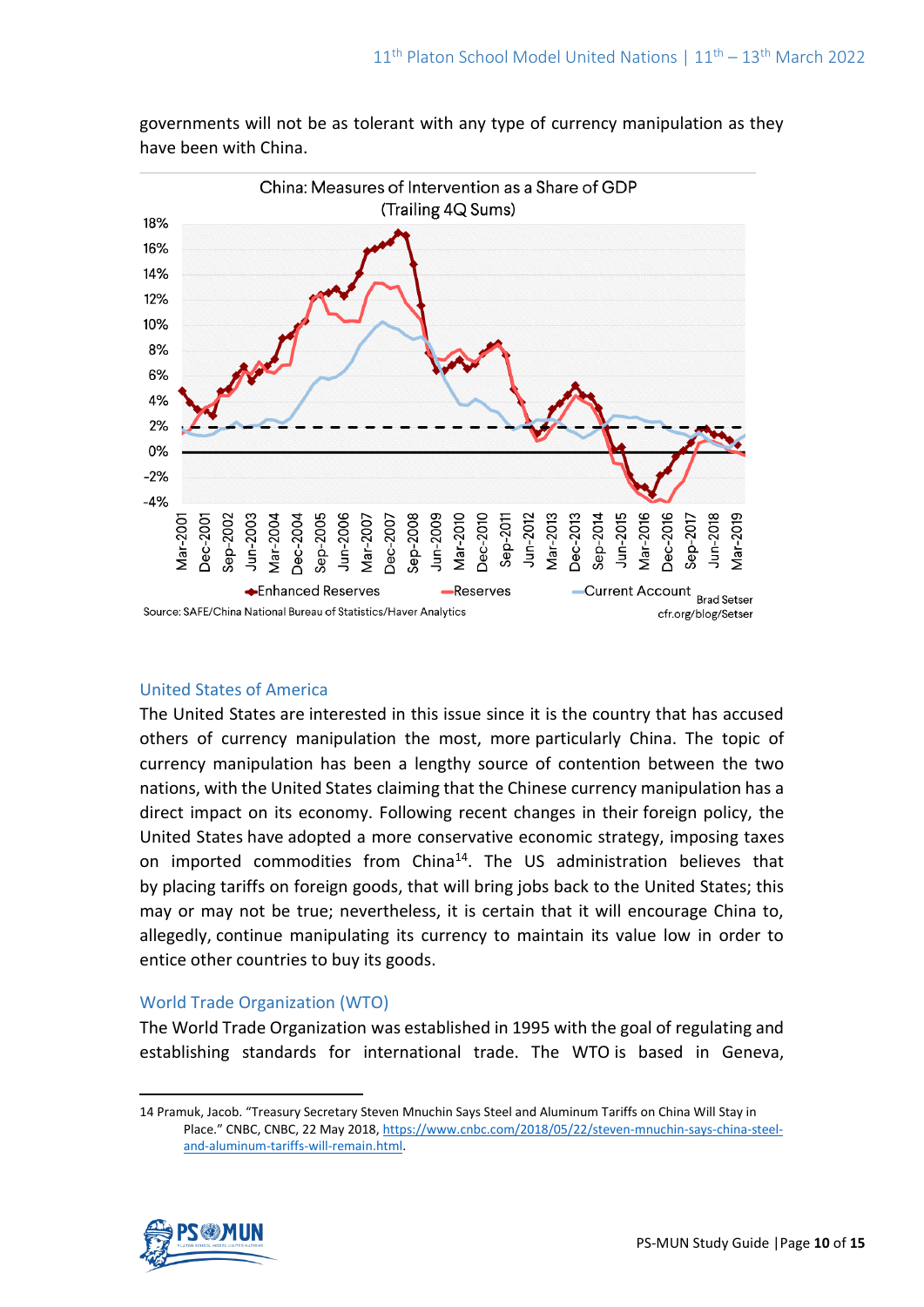Switzerland, and has 164 members. The World Trade Organization has been chastised for not having a clear policy against currency manipulation. The group has rigorous anti-subsidies policies that imply resistance to currency manipulation. Because the WTO's regulations on currency manipulation are imprecise, it's unclear where the organization stands on the matter or whether it will take a position.

### International Monetary Fund (IMF)

The International Monetary Fund, based in Washington, D.C., was founded in 1945. The IMF is a component of the United Nations with 189 member countries. "The International Monetary Fund is the world's main monetary policy body.<sup>15</sup>" The IMF, in contrast to the WTO, maintains severe restrictions against currency manipulation because it considers that currency manipulation offers countries an unfair trade advantage. Despite popular opinion, the IMF lacks the authority to modify a country's exchange rate policies and hence cannot take direct action on this problem; but it may indirectly influence a country to persuade it to stop manipulating its currency rates.

| Date of Event                         | <b>Description of event</b>                                                                                                                                                                                                          |
|---------------------------------------|--------------------------------------------------------------------------------------------------------------------------------------------------------------------------------------------------------------------------------------|
| 1978-1979                             | The United States makes the first known<br>currency<br>intervention, significantly intervening in order to boost the<br>dollar during a period of high prices.                                                                       |
| September 1985                        | G5 nations convene in Plaza Accord to debate ways to contain<br>the surging US currency. The countries agree to intervene<br>with dollar sales to weaken the currency and restore<br>international competitiveness to normal levels. |
| February 1987                         | The United States dollar has depreciated dramatically as a<br>result of the Plaza Accords, and the United States has been<br>buying dollars in large quantities in try to boost its value.                                           |
| January 1st 1999                      | Launch of the Euro                                                                                                                                                                                                                   |
| 22 <sup>nd</sup><br>September<br>2000 | Central banks in Europe, Japan, and the United States join<br>forces to raise the value of the Euro after it fell to an all-time<br>low, marking the Euro's first intervention since its launch.                                     |
| January 30th 2004                     | Japan sells a record 7.1545 trillion yen, causing the dollar to<br>fall dramatically.                                                                                                                                                |
| 2008                                  | Switzerland decides to exchange its domestic currency for<br>foreign ones, in order to stop it from appreciating more.                                                                                                               |
| February 4 <sup>th</sup> 2016         | The Trans-Pacific Partnership was signed by 11 states                                                                                                                                                                                |

# TIMELINE OF EVENTS

<sup>15</sup> Unit, UNT Libraries' Digital Projects. UNT Digital Library[, https://digital.library.unt.edu/.](https://digital.library.unt.edu/)

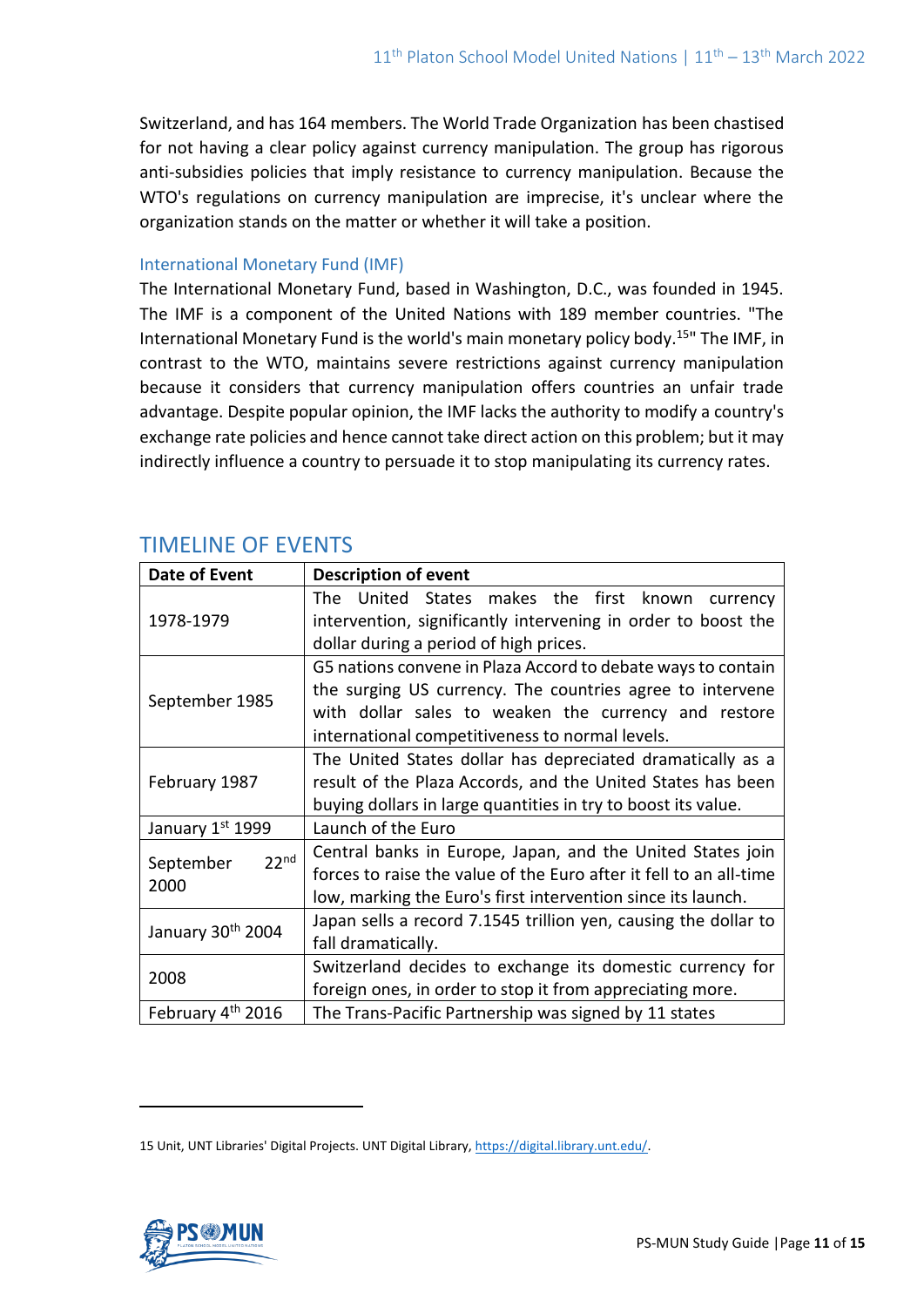# PREVIOUS ATTEMPTS TO SOLVE THE ISSUE

All attempts at currency manipulation solutions have been diplomatic, with the majority of them coming from the United States. There are no accords or treaties focusing on currency manipulation that have been created by the United Nations. The present international trade law system is not designed to directly address currency manipulation. This might have been done on purpose, as currency manipulation can sometimes save countries from a socio-economic catastrophe. Below one can find some attempts that have taken place on an international level.

# The Plaza Accord

The Plaza Accord was signed on September 22, 1985. The Plaza Accord was designed to depreciate the US currency, with the US, Japan, and Germany committing to execute specific policy steps to accomplish this goal. The United States has committed to reducing its fiscal deficit. Japan and Germany were supposed to promote domestic demand by pursuing measures like tax cuts. To fix current account imbalances, all parties committed to intervene directly in currency markets as needed. The US dollar increased by about 47.9% from the beginning of 1980 to its high in March 1985, leading up to the Plaza Accord.

# The Trans-Pacific Partnership

On February 4, 2016, Australia, Brunei, Canada, Chile, Japan, Malaysia, Mexico, New Zealand, Peru, Singapore, Vietnam, and the United States signed the Trans-Pacific Partnership (TPP), or Trans-Pacific Partnership Agreement. TPP could not be approved and did not enter into force when newly elected US President Donald Trump withdrew his signature from the pact in January 2017. The remaining nations negotiated the Comprehensive and Progressive Agreement for Trans-Pacific Partnership, which contains the majority of the TPP's provisions and went into effect on December 30, 2018. <sup>16</sup> The Partnership aimed to facilitate the export and import of goods for companies in the partner states by lowering taxes, establishing a fair legal regime, and removing other trade restrictions.

### The Eurozone

All European Union Member States are part of the Economic and Monetary Union (EMU) and coordinate their economic policy-making to support the economic aims of the EU. However, a few of Member States have gone one step further and replaced their native currencies with the euro. The Eurozone is made up of these members. The eurozone was made up of 11 of the then-15 EU Member States when it was originally launched in 1999. Slovenia, Cyprus, and Malta joined in 2007, Slovakia in 2009, Estonia

<sup>16</sup> Monday, On. "TPP: Trump's Decision to Kill Trade Deal Leaves Door Open for China." CNNMoney, Cable News Network[, https://money.cnn.com/2017/01/23/news/economy/tpp-trump-china/.](https://money.cnn.com/2017/01/23/news/economy/tpp-trump-china/)

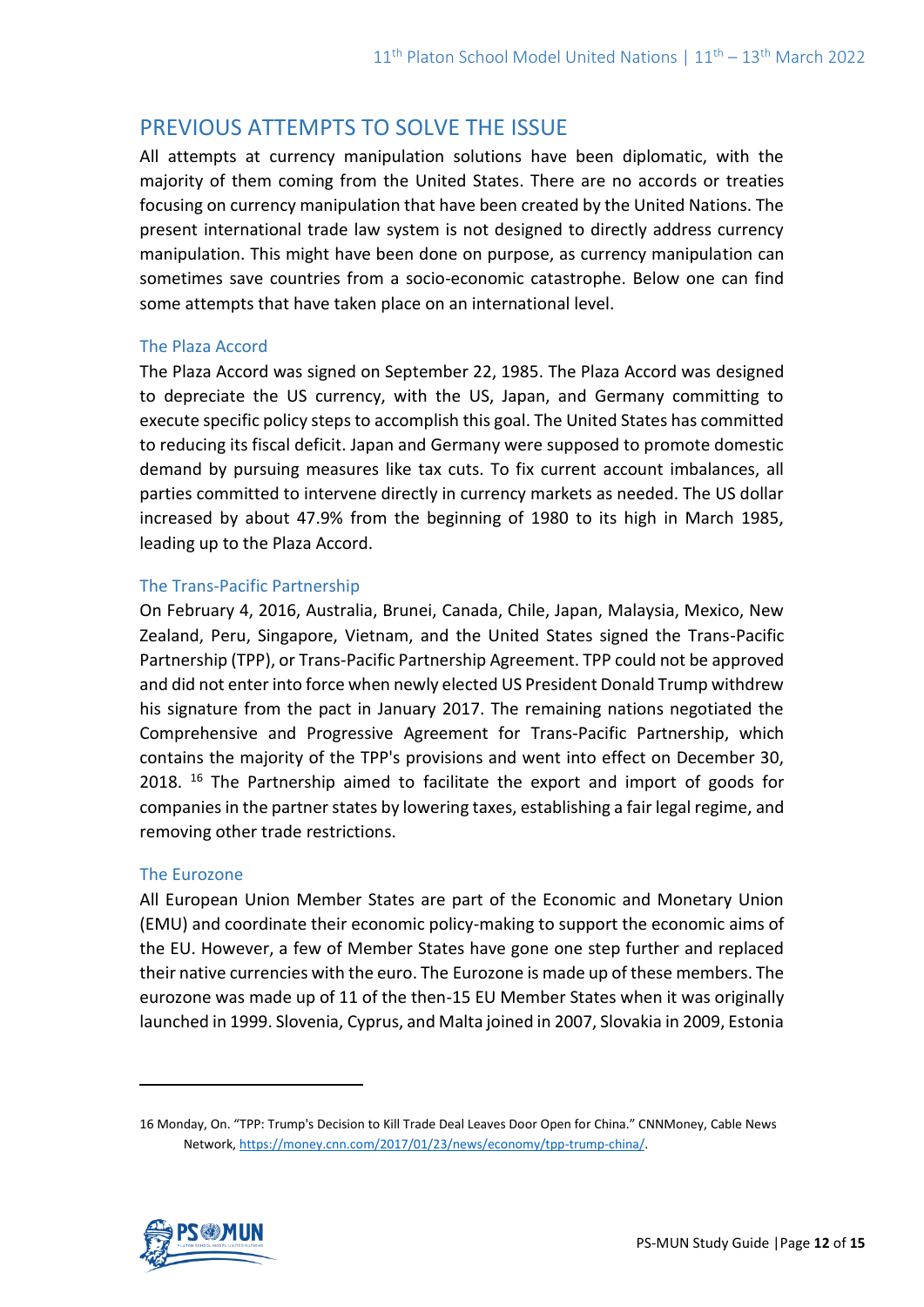in 2011, Latvia in 2014, and Lithuania in 2015. There are 19 EU member states in the eurozone today.

Denmark has a 'opt-out' from entering the euro area, as stipulated in a Protocol appended to the Treaty, however it can join in the future if it so desires. Sweden has not yet met the criteria to join the eurozone. $^{17}$ 

# POSSIBLE SOLUTIONS

# Countervailing currency intervention

Counter Currency Intervention (CCI) is a solution that can be adopted by a nation to counter the effects of currency manipulation. In this instance when a nation wants to buy U.S. Dollars in order to keep the value of its own currency weak, the United States can simply buy the same amount of that country's currency in order to neutralize the effects. This solution could be put into effect with the creation of a global tracking software, used to surveillance unusual exchange of foreign currencies.

# Third-party intervention

This issue does not see any immediate solutions without the intervention of a third party. But, the intervention of any third party raises many challenges. There are two possible scenarios to approaching this issue. One of the third parties that could intervene is the International Monetary Fund (IMF), which has more authority when it comes to making policies, but it lacks the means to enforce those policies. On the other hand, the World Trade Organization (WTO) could also be used to intervene, but although it is capable of enforcing policies, it lacks the authority to create new policies regarding monetary affairs. That is why a solution to this problem would be for the IMF and the WTO to work together to produce a convention or accord that would open the way for currency manipulation to be controlled.

# Creation of an exchange-rate union (monetary integration)

European monetary integration is a type of monetary partnership aimed at reducing the US dollar's overwhelming impact on domestic exchange rates, which has led to the development of a Monetary Union as well as a shared currency via numerous initiatives. Therefore the creation of further monetary unions will help minimize transaction costs in an increasingly integrated regional economy from an economic standpoint. It also contributes to greater price transparency, which boosts intraregional competition and market efficiency. As a result, monetary integration provides

<sup>17</sup> "What Is the Euro Area?" European Commission - European Commission, 30 Apr. 2021, [https://ec.europa.eu/info/business-economy-euro/euro-area/what-euro-area\\_en.](https://ec.europa.eu/info/business-economy-euro/euro-area/what-euro-area_en)

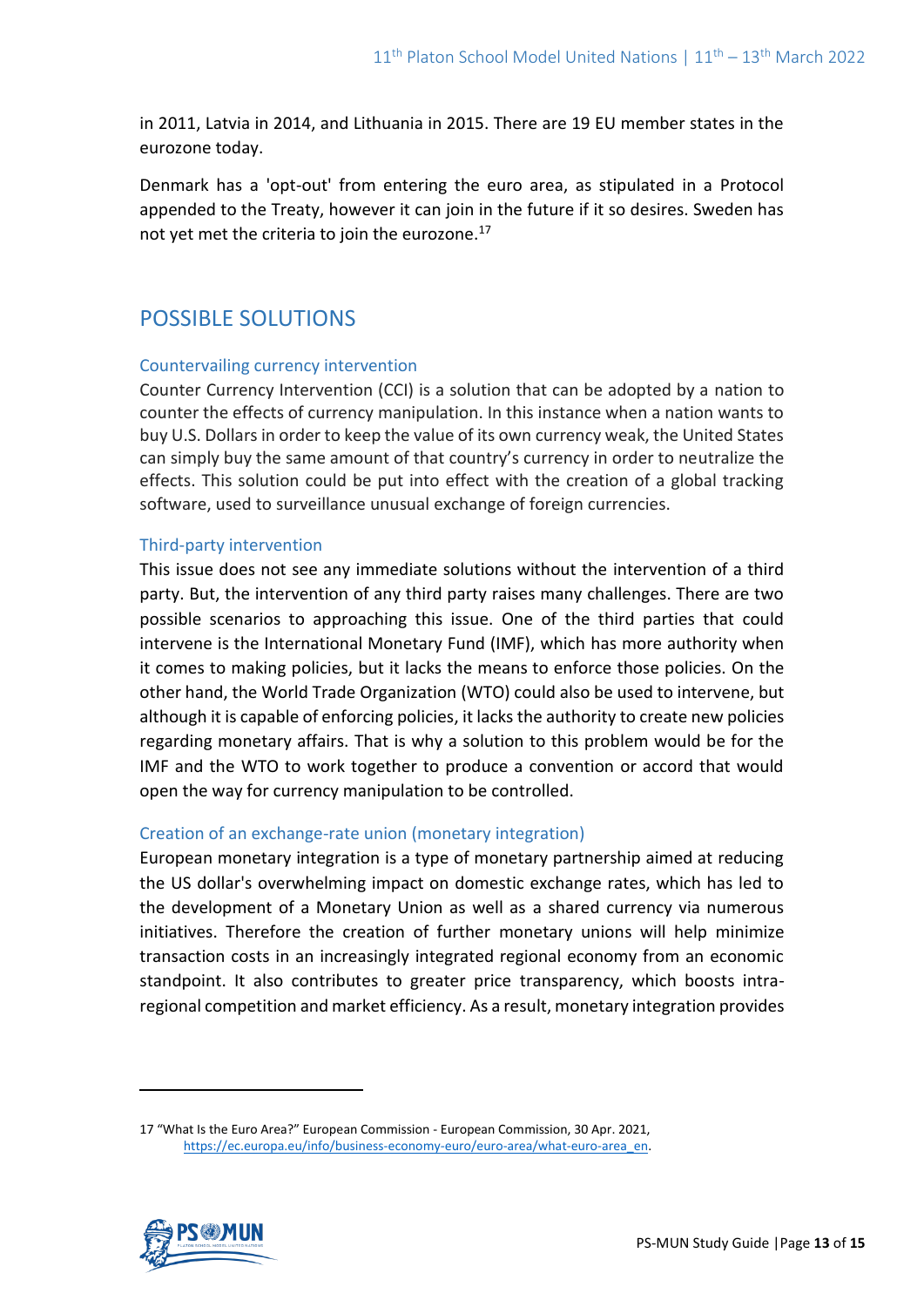chances for economic stability, increased growth, and increased employment, all of which benefit the union's citizens directly.

# BIBLIOGRAPHY

Hayes, Adam. "3 Reasons Why Countries Devalue Their Currency." Investopedia, Investopedia, and 28 and 2020, and 2020, and 2020, and 2020, and 2020, and 2020, and 2020, and 2020, and 2020, [https://www.investopedia.com/articles/investing/090215/3-reasons-why-countries](https://www.investopedia.com/articles/investing/090215/3-reasons-why-countries-devalue-their-currency.asp#:~:text=It%20is%20worth,floating%20exchange%20rates)[devalue-their-](https://www.investopedia.com/articles/investing/090215/3-reasons-why-countries-devalue-their-currency.asp#:~:text=It%20is%20worth,floating%20exchange%20rates)

[currency.asp#:~:text=It%20is%20worth,floating%20exchange%20rates.](https://www.investopedia.com/articles/investing/090215/3-reasons-why-countries-devalue-their-currency.asp#:~:text=It%20is%20worth,floating%20exchange%20rates)

Fernando, Jason. "What Is Inflation?" Investopedia, Investopedia, 18 Dec. 2021, [https://www.investopedia.com/terms/i/inflation.asp.](https://www.investopedia.com/terms/i/inflation.asp)

Kenton, Will. "What Causes Hyperinflation." Investopedia, Investopedia, 30 Dec. 2021, [https://www.investopedia.com/terms/h/hyperinflation.asp.](https://www.investopedia.com/terms/h/hyperinflation.asp)

Boundless. "Boundless Economics." Lumen, [https://courses.lumenlearning.com/boundless-economics/chapter/exchange](https://courses.lumenlearning.com/boundless-economics/chapter/exchange-rates/#:~:text=A%20floating%20exchange%20rate%2C%20or,example%20of%20a%20floating%20currency)[rates/#:~:text=A%20floating%20exchange%20rate%2C%20or,example%20of%20a%2](https://courses.lumenlearning.com/boundless-economics/chapter/exchange-rates/#:~:text=A%20floating%20exchange%20rate%2C%20or,example%20of%20a%20floating%20currency) [0floating%20currency](https://courses.lumenlearning.com/boundless-economics/chapter/exchange-rates/#:~:text=A%20floating%20exchange%20rate%2C%20or,example%20of%20a%20floating%20currency)

- "Currency Devaluation and Revaluation." Currency Devaluation and Revaluation FEDERAL RESERVE BANK of NEW YORK, [https://www.newyorkfed.org/aboutthefed/fedpoint/fed38.html.](https://www.newyorkfed.org/aboutthefed/fedpoint/fed38.html)
- World Bank Group. "Financial Stability." World Bank, World Bank Group, 7 Nov. 2017, [https://www.worldbank.org/en/publication/gfdr/gfdr-](https://www.worldbank.org/en/publication/gfdr/gfdr-2016/background/financial-stability)[2016/background/financial-stability.](https://www.worldbank.org/en/publication/gfdr/gfdr-2016/background/financial-stability)
- Kramer, Leslie. "How Importing and Exporting Impacts the Economy." Investopedia, Investopedia, 7 Dec. 2021, [https://www.investopedia.com/articles/investing/100813/interesting-facts](https://www.investopedia.com/articles/investing/100813/interesting-facts-about-imports-and-exports.asp)[about-imports-and-exports.asp.](https://www.investopedia.com/articles/investing/100813/interesting-facts-about-imports-and-exports.asp)
- News, IMF. "IMF Adds Chinese Renminbi to Special Drawing Rights Basket." IMF, 30 Sept. 2016, [https://www.imf.org/en/News/Articles/2016/09/29/AM16-](https://www.imf.org/en/News/Articles/2016/09/29/AM16-NA093016IMF-Adds-Chinese-Renminbi-to-Special-Drawing-Rights-Basket#:~:text=Effective%20October%201%2C%20the%20IMF,Special%20Drawing%20Right%2C%20or%20SDR) [NA093016IMF-Adds-Chinese-Renminbi-to-Special-Drawing-Rights-](https://www.imf.org/en/News/Articles/2016/09/29/AM16-NA093016IMF-Adds-Chinese-Renminbi-to-Special-Drawing-Rights-Basket#:~:text=Effective%20October%201%2C%20the%20IMF,Special%20Drawing%20Right%2C%20or%20SDR)[Basket#:~:text=Effective%20October%201%2C%20the%20IMF,Special%20Dra](https://www.imf.org/en/News/Articles/2016/09/29/AM16-NA093016IMF-Adds-Chinese-Renminbi-to-Special-Drawing-Rights-Basket#:~:text=Effective%20October%201%2C%20the%20IMF,Special%20Drawing%20Right%2C%20or%20SDR) [wing%20Right%2C%20or%20SDR.](https://www.imf.org/en/News/Articles/2016/09/29/AM16-NA093016IMF-Adds-Chinese-Renminbi-to-Special-Drawing-Rights-Basket#:~:text=Effective%20October%201%2C%20the%20IMF,Special%20Drawing%20Right%2C%20or%20SDR)
- Unit, UNT Libraries' Digital Projects. UNT Digital Library, [https://digital.library.unt.edu/.](https://digital.library.unt.edu/)